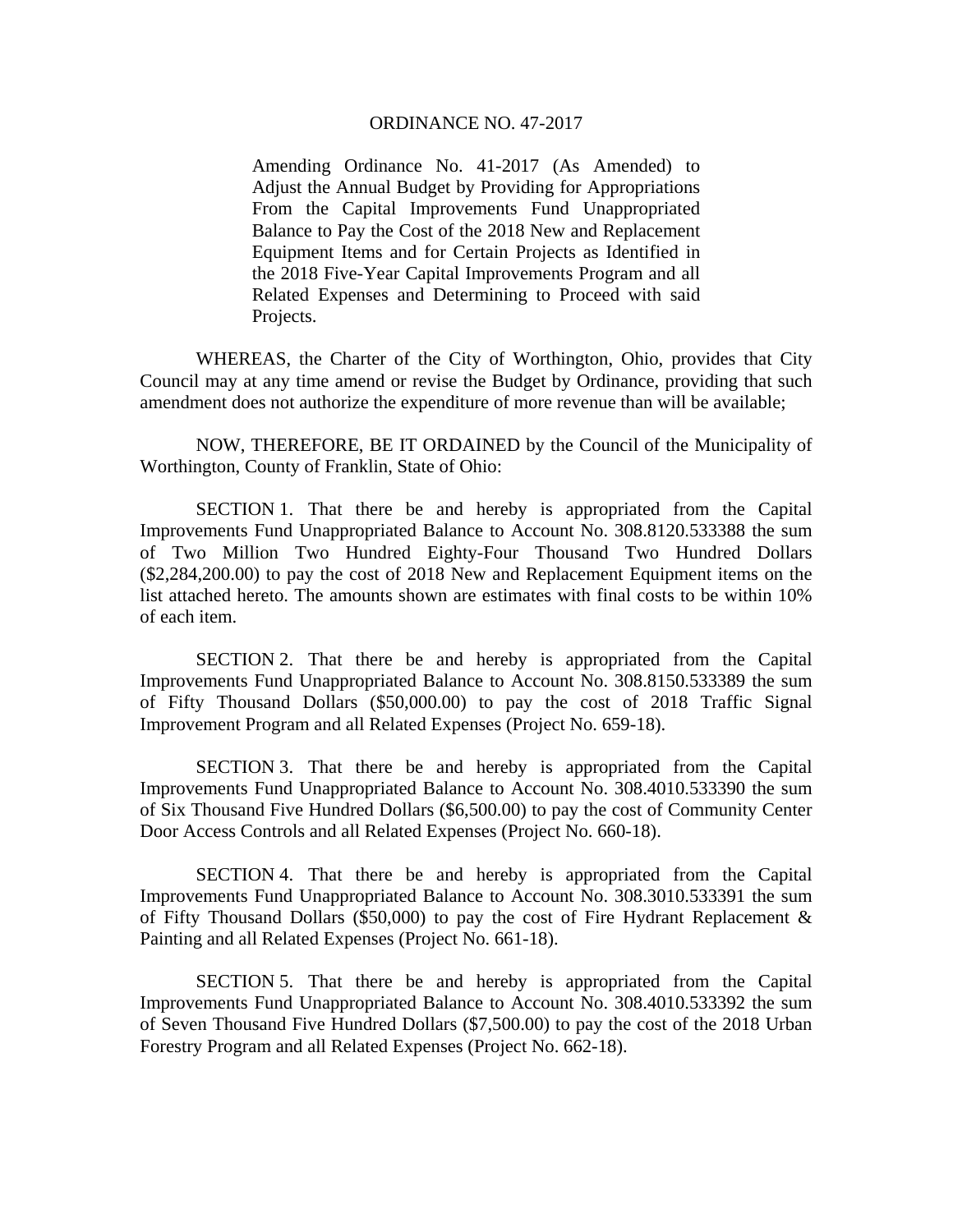## ORDINANCE NO. 47-2017

SECTION 6. That there be and hereby is appropriated from the Capital Improvements Fund Unappropriated Balance to Account No. 308.3010.533342 the sum of Twenty Thousand Dollars (\$20,000.00) to pay the cost of the Central Business District Paver Renovation (Project No. 612-15).

SECTION 7. That there be and hereby is appropriated from the Capital Improvements Fund Unappropriated Balance to Account No. 308.3010.533393 the sum of Forty-Five Thousand Dollars (\$45,000.00) to pay the cost of Central Business District Holiday Decoration Replacement and all Related Expenses (Project No. 663-18).

SECTION 8. That there be and hereby is appropriated from the Capital Improvements Fund Unappropriated Balance to Account No. 308.3010.533394 the sum of Six Thousand Dollars (\$6,000.00) to pay the cost of the Storm Drainage Culvert Improvement at North Corp. and all Related Expenses (Project No. 664-18).

SECTION 9. That there be and hereby is appropriated from the Capital Improvements Fund Unappropriated Balance to Account No. 308.4010.533395 the sum of Thirty-Seven Thousand Five Hundred Dollars (\$37,500) to pay the cost of the Pickleball Courts and all Related Expenses (Project No. 665-18).

SECTION 10. That there be and hereby is appropriated from the Capital Improvements Fund Unappropriated Balance to Account No. 308.4010.533396 the sum of Fifty Thousand Dollars (\$50,000.00) to pay the cost of the Bike & Pedestrian Master Plan (Project No. 667-18).

SECTION 11. That there be and hereby is appropriated from the Capital Improvements Fund Unappropriated Balance to Account No. 308.5010.533347 the sum of Seventy-Five Thousand Dollars (\$75,000.00) to pay the cost of the Community Wayfinding Signage and all Related Expenses (Project No. 619-15).

SECTION 12. That there be and hereby is appropriated from the Capital Improvements Fund Unappropriated Balance to Account No. 308.3010.533397 the sum of Two-Hundred Thousand Dollars (\$200,000.00) to pay the cost of the 2018 Building Improvement Program and all Related Expenses (Project No. 668-18).

SECTION 13. That there be and hereby is appropriated from the Capital Improvements Fund Unappropriated Balance to Account No. 308.4010.533398 the sum of Four Thousand Five Hundred Dollars (\$4,500.00) to pay the cost of the Community Center Water Slide Refurbishing and all Related Expenses (Project No. 669-18).